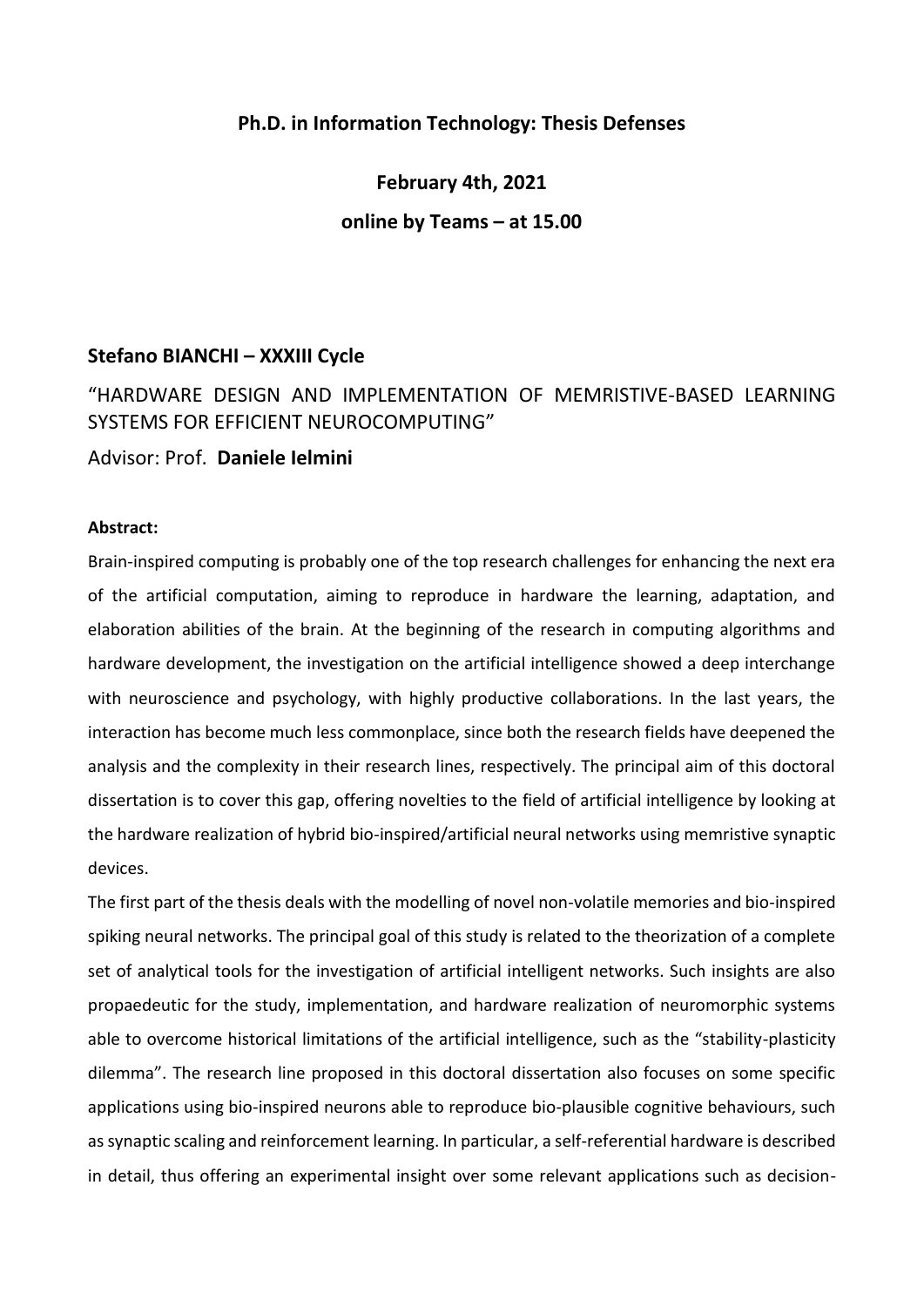making and optimized navigation in harsh environments. A high-level analysis related to the integrated design of neural accelerators by exploiting the benefits of PCM-based "in-memory computing" is also proposed in order to discuss the most relevant technological contributions. The novelties here introduced, as well as the description of the experimental setups, are key elements to introduce new paradigms in the standard elaboration procedures, thus highlighting the fundamental steps for boosting the next technological era of computation.

#### **Irene MUÑOZ MARTIN – XXXIII Cycle**

"A MIXED-SIGNAL INTEGRATED CIRCUIT BASED ON PHASE CHANGE MEMORY SYNAPSES FOR DEEP NEURAL ACCELERATORS"

#### Advisor: Prof. **Daniele Ielmini**

## **Abstract:**

In-memory computing is an emerging technology that allows to perform data calculations exactly where the data are stored, that is, on the memory. It rises as a very effective method for overcoming the limitations of typical von Neumann architectures since it massively parallelizes the operations and avoids the so called ``von Neumann bottleneck".

In particular, in-memory computing requires the use of memory elements capable of storing data and performing calculations at the same time. New emerging non-volatile memories (NVM), such as phase change memory (PCM) or resistive switching RAM (RRAM) give solution to these requirements, as they have small size and show fast switching, multilevel capability and low-voltage operation. In addition, they show time-dependent dynamics and can be arranged in array architectures. Typically, the application of in-memory computing with NVM exploits the Ohm's and Kirchhoff's laws for performing multiply-and-accumulate (MAC) operations.

Deep learning is a machine learning method based on deep neural networks (DNNs) that trust on backpropagation algorithm for performing intelligent tasks. However, GPU and CPU's based training and testing operations of DNNs are power and time consuming. As the main operations in DNNs are related to dense matrix-matrix multiplications, in-memory computing rises as a suitable solution for implementing DNNs as the power efficiency and speed could be highly improved.